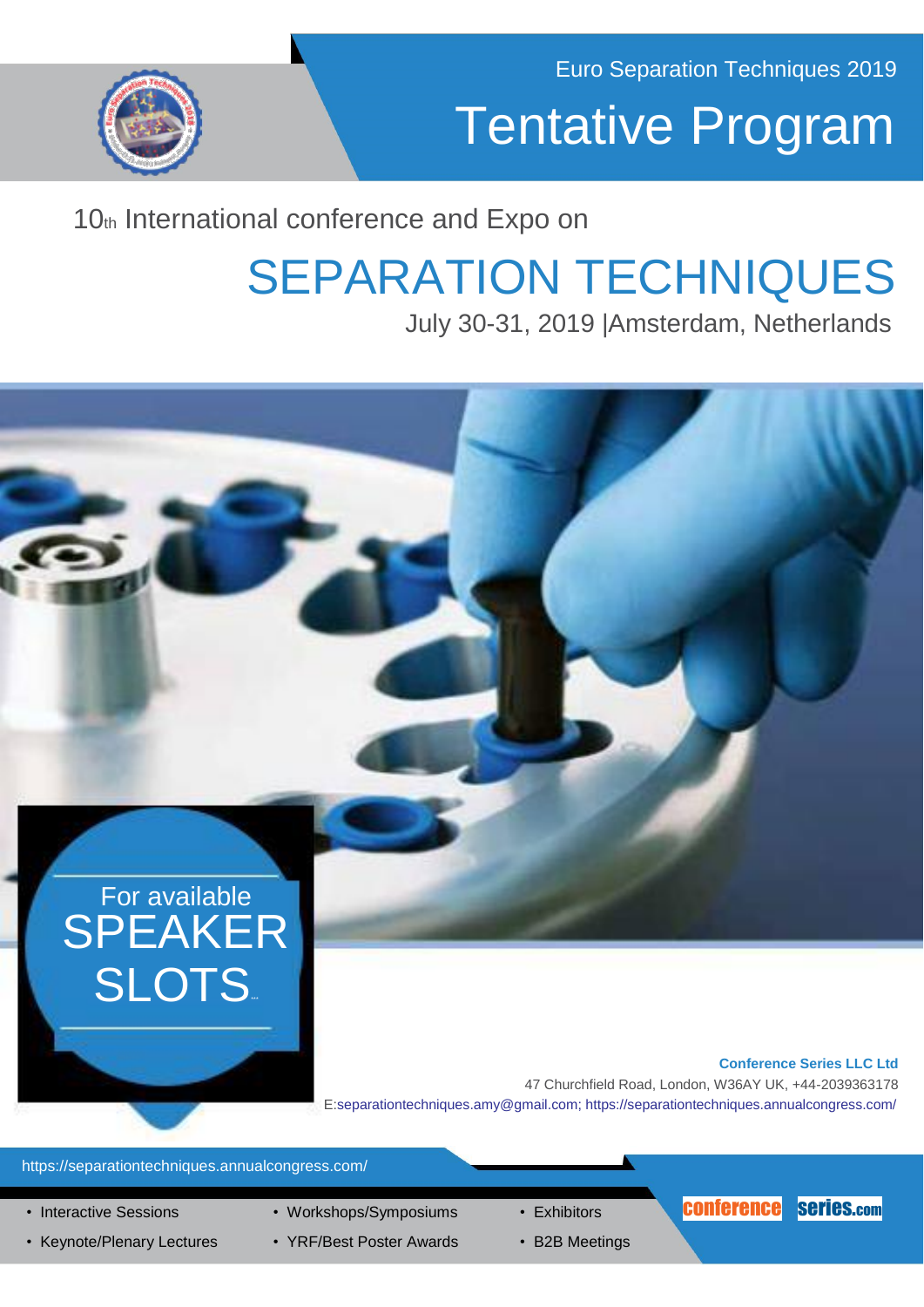

### Euro Separation Techniques 2019

| <b>Program Outline</b> |                                                 |                                                     |             |  |
|------------------------|-------------------------------------------------|-----------------------------------------------------|-------------|--|
|                        | Registration                                    |                                                     | 08:00-09:00 |  |
|                        | <b>Inaugural Session</b>                        |                                                     | 09:00-09:15 |  |
|                        |                                                 | Keynote/ Plenary talk: 1 (Academia)                 | 09:15-09:45 |  |
|                        |                                                 | Keynote/ Plenary talk: 2 (Industry)                 | 09:45-10:15 |  |
|                        |                                                 | Keynote/ Plenary talk: 3 (Exhibitor/Sponsor slot)   | 10:15-10:45 |  |
|                        | Coffee break/ Networking                        |                                                     | 10:45-11:00 |  |
| $\frac{1}{1}$          | <b>Oral Presentations and Panel Discussions</b> |                                                     | 11:00-13:00 |  |
|                        | Lunch break/ Networking                         |                                                     | 13:00-14:00 |  |
|                        |                                                 | <b>Sponsor/ Exhibitors presentations</b>            | 14:00-14:30 |  |
|                        | <b>Oral Presentations and Panel Discussions</b> |                                                     | 14:30-16:00 |  |
|                        |                                                 | Coffee break/ Networking                            | 16:00-16:15 |  |
|                        | Workshops/YRF/Posters/Video Presentations       | 16:15-17:00                                         |             |  |
|                        | <b>Sponsor/Exhibitors presentations</b>         | 17:00-17:30                                         |             |  |
|                        |                                                 | Certificate Distribution & Day 1 conclusion Remarks | 17:30-18:00 |  |

| <b>Program Outline</b> |                                                                    |                                                   |             |  |  |
|------------------------|--------------------------------------------------------------------|---------------------------------------------------|-------------|--|--|
|                        | Registration                                                       |                                                   | 08:00-09:00 |  |  |
|                        | <b>Inaugural Session</b>                                           | 09:00-09:15                                       |             |  |  |
|                        | keynote/Ple<br>nary talks                                          | Keynote/ Plenary talk: 1 (Academia/Industry)      | 09:15-09:45 |  |  |
|                        |                                                                    | Keynote/ Plenary talk: 3 (Exhibitor/Sponsor slot) | 09:45-10:15 |  |  |
| Ņ                      | Workshops/Symposium                                                |                                                   | 10:15-10:45 |  |  |
|                        | Coffee break/ Networking                                           |                                                   | 10:45-11:00 |  |  |
|                        | <b>Oral Presentations and Panel Discussions</b>                    |                                                   | 11:00-13:00 |  |  |
|                        | Lunch break/ Networking                                            |                                                   | 13:00-14:00 |  |  |
|                        | <b>Sponsor/ Exhibitors presentations</b>                           |                                                   | 14:00-14:30 |  |  |
|                        | Oral Presentations and Panel Discussions                           |                                                   | 14:30-16:00 |  |  |
|                        | Coffee break/ Networking                                           |                                                   | 16:00-16:15 |  |  |
|                        | YRF/Posters/Video Presentations                                    |                                                   | 16:15-17:00 |  |  |
|                        | 17:00-17:15<br>Certificate Distribution & Day 2 conclusion Remarks |                                                   |             |  |  |

https://separationtechniques.annualcongress.com/

• Interactive Sessions • Workshops/Symposiums • Exhibitors

• Keynote/Plenary Lectures • YRF/Best Poster Awards • B2B Meetings

#### conferenceseries.com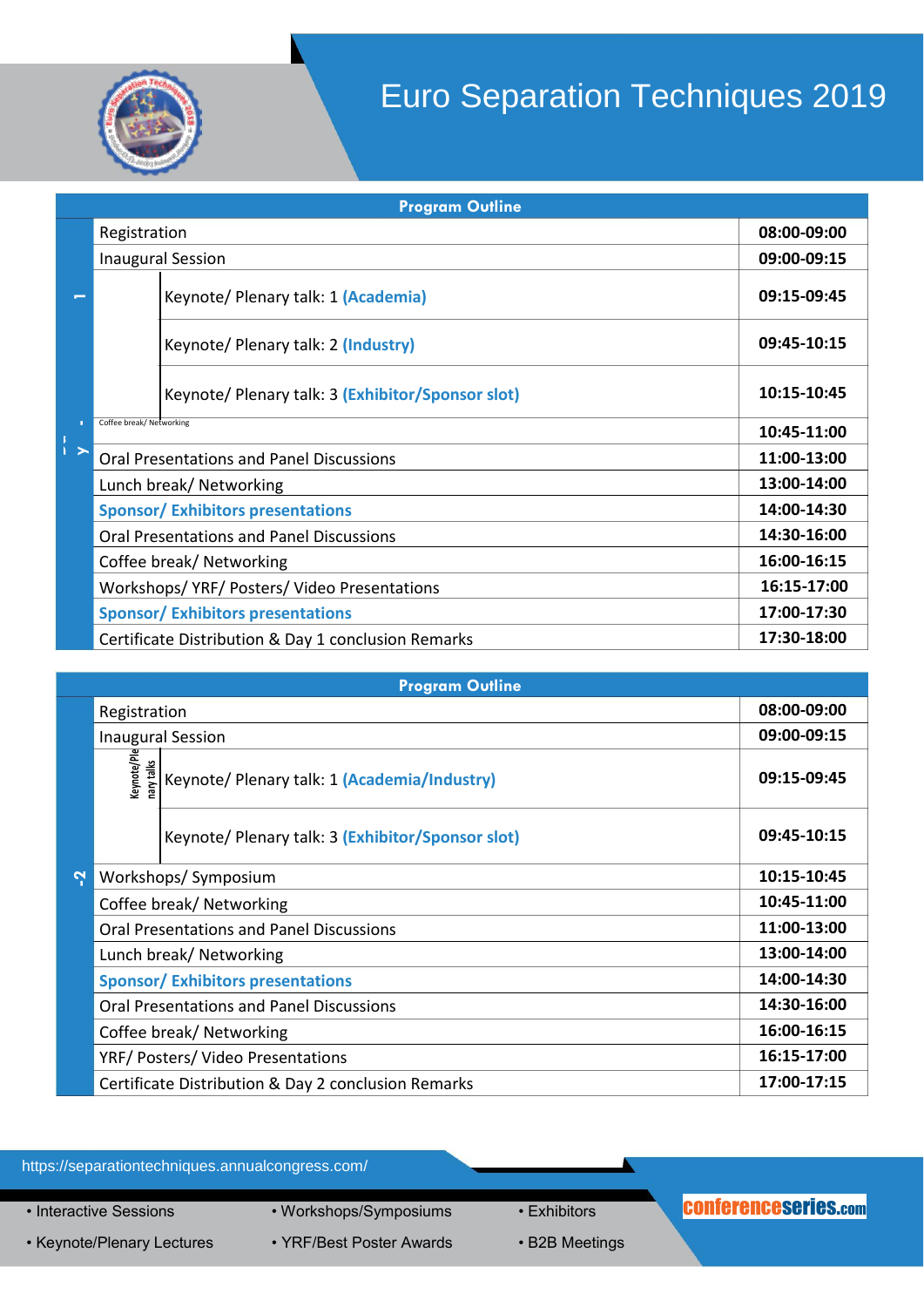

### Euro Separation Techniques 2019

## Major Sessions

- Hyphenated separation techniques Bio separation techniques Separation Techniques in Phytochemistry Membrane technology in separation techniques Application of separation techniques Analytical chemistry Chromatography Spectroscopy as separation techniques Advances in Chromatography and Mass Spectrometry Desalination and water purification Separation Techniques in Food Chemistry
- Recent trends in separation techniques Separation techniques in pharmaceutical chemistry Advance in HPLC Separation techniques in chemical engineering Bio magnetic separation techniques Separation Techniques in Organic chemistry Separation Techniques in Inorganic chemistry Novel Market of Separation Techniques Separation Techniques in Biochemistry Separation Techniques in Clinical Chemistry Novel Market of Separation Techniques

# **Tourist Attractions in Amsterdam**



For detailed sessions, please visit: https://separationtechniques.annualcongress.com/ Submit your abstract online at: https://separationtechniques.annualcongress.com/abstract-submission.php Register online: https://separationtechniques.annualcongress.com/registration.php

#### https://separationtechniques.annualcongress.com/

- 
- 
- Keynote/Plenary Lectures YRF/Best Poster Awards B2B Meetings
- 
- 
- 

#### • Interactive Sessions • Workshops/Symposiums • Exhibitors **CONferenceseries.com**